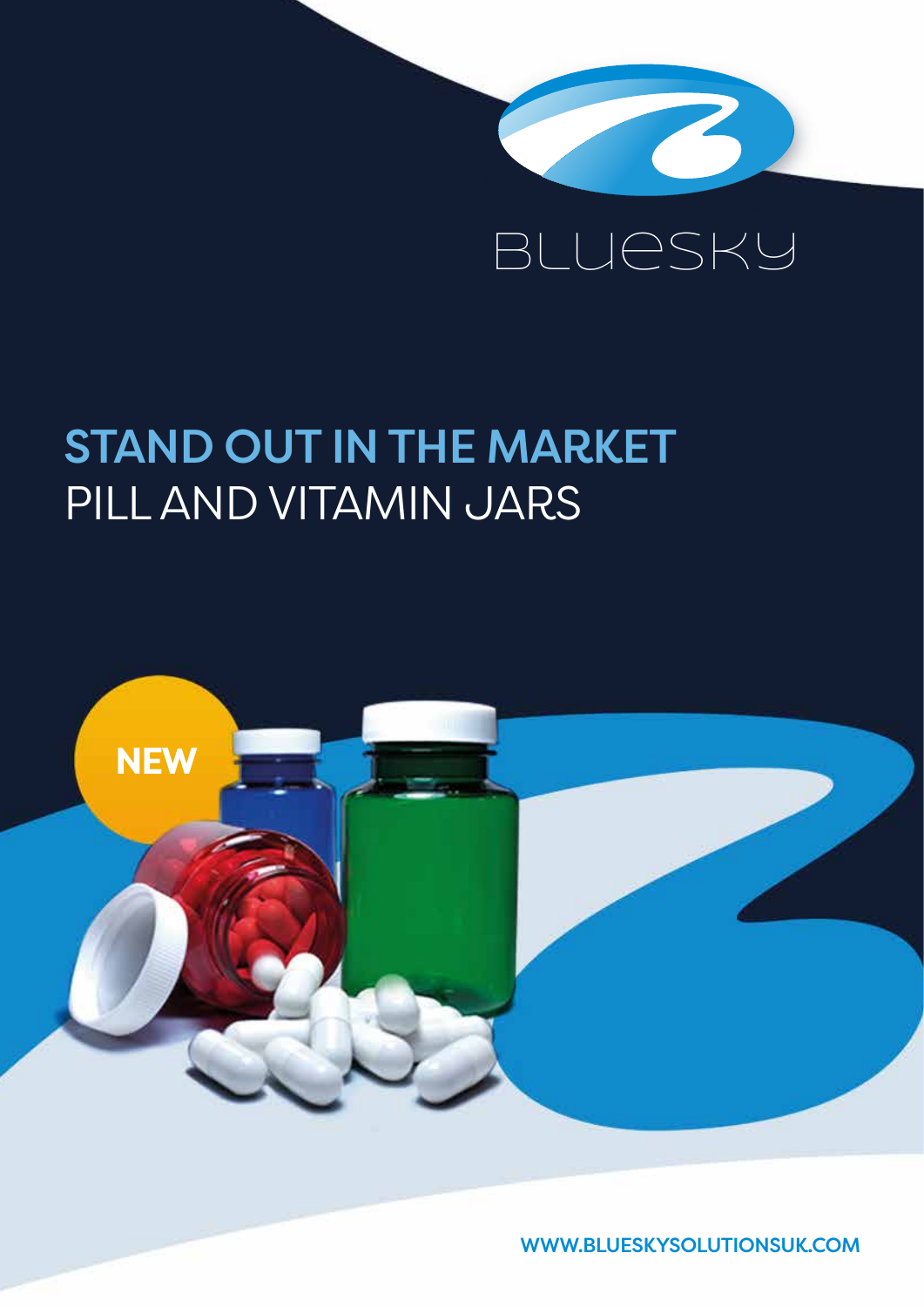# STAND OUT IN THE MARKET WITH OUR NEW PILL AND VITAMIN JARS

### Packaging is vital to the perceived value of a brand and shelf appeal is an influencing factor for purchasing in today's consumer driven market.

These new style pill and vitamin jars have been specifically designed for pharmaceutical and nutritional brands who want to stand out in the market. The unique shape and attractive style will help to differentiate your brand from others on the shelf.

When it comes to delighting your customers, the jar with a simple snap closure is not sufficient any more. Consumers are looking for new technologies and innovative solutions which is why we also offer child resistant, senior friendly, integrated desiccants and new shock absorber technology in these flip-top-snap caps.





## PROTECT, PROMOTE AND ENHANCE YOUR BRAND WITH BLUESKY.

Flexible production quantities are available on both coloured and clear jar options with short production lead times and customisation options, just give us a call to talk through your requirements.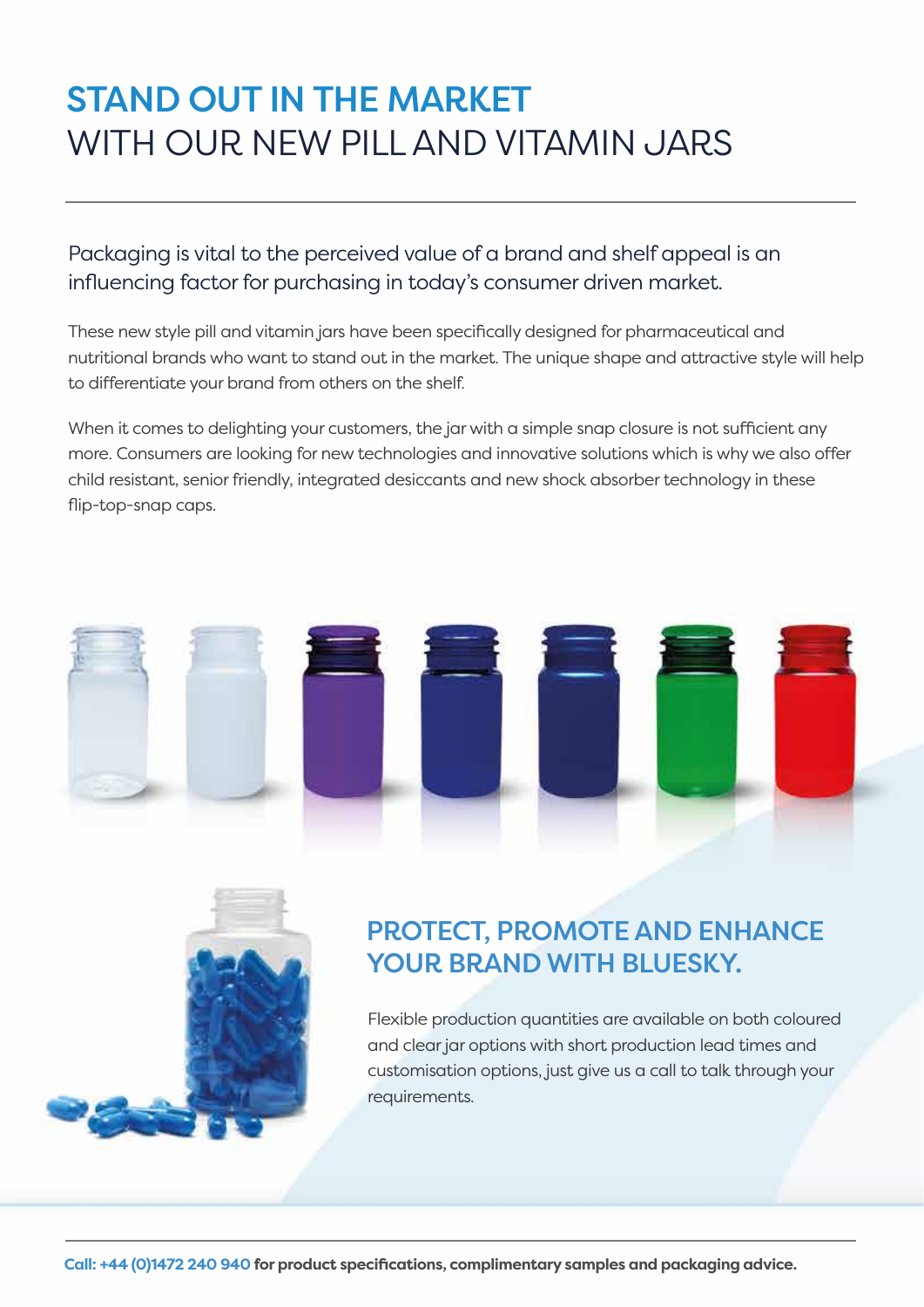#### Vitamin Jar

Capacity: 100ml, 125ml, 150ml, 200ml Neck: 38/400 Closures: Child resistant, rib side pictorial, top palm-and-turn caps





### Pill Jar

Capacity: 100ml Neck: 40mm snap neck Closures: Flip-top-snap, Flip-top-snap with moisture absorber, Flip-top-snap with shock absorber

Available in 7 Colours:







Production is conducted in accordance with HACCP, GMP & GHP to ISO 22000: 2005 standards



Top quality PET Polymer from approved supply chain



Protect your product until its expiry date



Each production lot is quality controlled with an electronic registration system at every stage.



Innovative packaging technology with active shock absorber protection system



Meet consumer's expectations with tamper evident, CR, SF and desiccant closure options